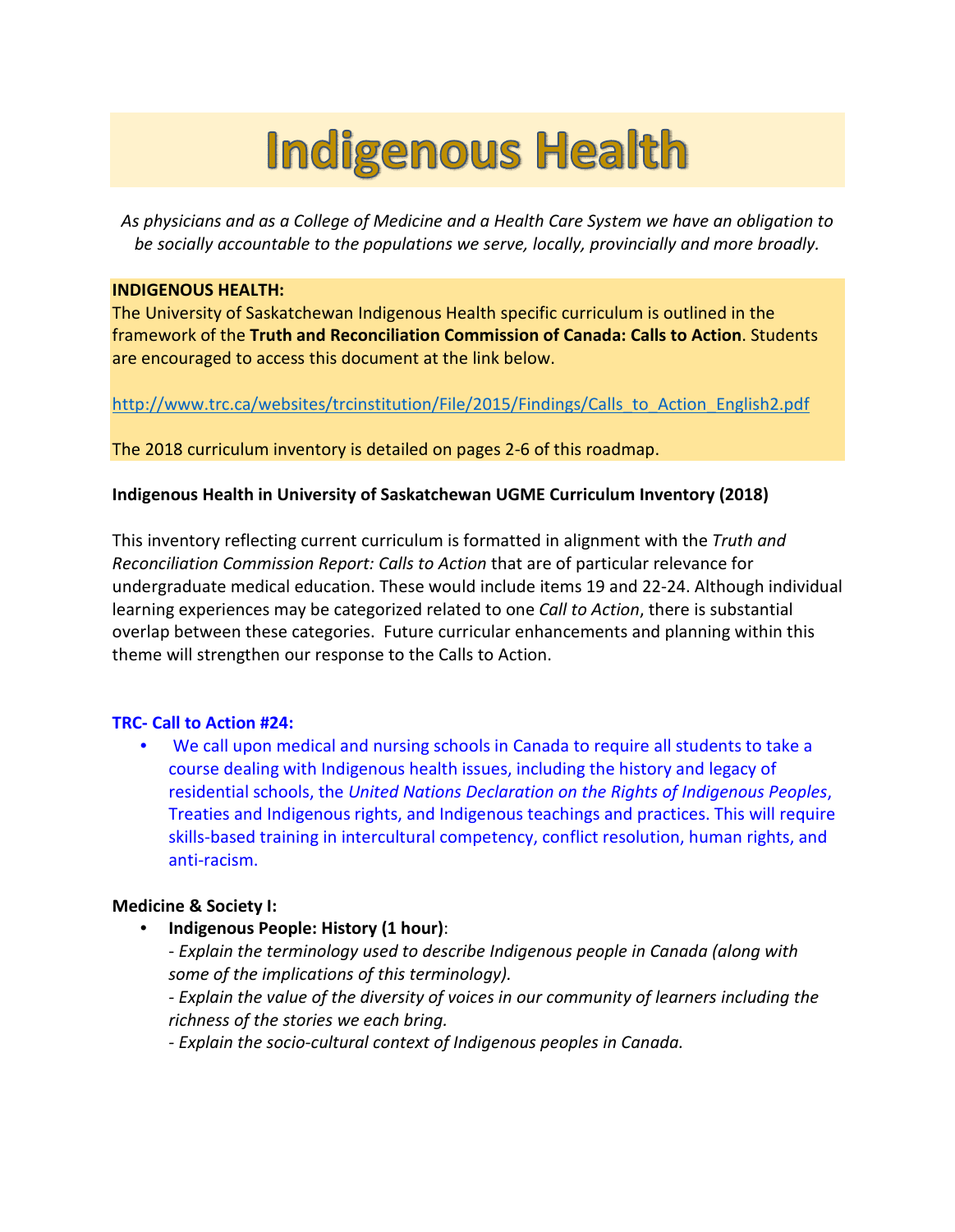*- Explain some of the cross-cultural issues faced by Indigenous peoples in Canada and the implications for health promotion and medical practice.* 

#### **Medicine & Society I**

### • **Intergenerational trauma (3 hours)**:

*- Describe residential schools in Canada as well as the laws and rules that were used to ensure attendance and the connection between the residential school experience and health outcomes.* 

*- Compare and contrast Indigenous child welfare today with that of the 'Scoop era'.* 

*- Explain intergenerational trauma in the Canadian indigenous context and its effects on health.* 

*- Explain colonialism and distinguish between examples and non-examples in the Canadian Indigenous context.* 

*- Demonstrate an intention to work for change in health care and the determinants of health with (as opposed to for) Indigenous people(s) within a decolonizing framework.* 

### **TRC Call to Action #23:**

• iii. Provide cultural competency training for all health- care professionals.

#### **Medicine & Society I**

• **Cultural Safety/Competency (1 hour)**:

*-Discuss the similarities and differences related to cultural awareness, cultural sensitivity and cultural safety. (Medical Expert) (Communicator) (Health Advocate)*  -*Describe ways to apply these principles within patient, family, and community centered* 

*care. (Medical Expert) (Communicator) (Health Advocate)* 

-*Given a scenario involving First Nations, Inuit and Métis patients, families and/or communities, describe how to engage in culturally appropriate, evidence-informed care paying particular attention to ethical considerations and relationships. (Medical Expert)*

### **Clinical Integration II**

### • **iPBL First Nations Culture, Health & Healing 1&2 (4 hours)**:

*-Discuss the challenges to maintenance of health with this client and the logistics of these challenges related to all of the relevant "Determinants of Health" with particular reference to socio-economic determinants of health.* 

*-Investigate available community resources to assist in achievement of treatment goals. -Determine useful communication approaches based on an understanding of the client's usual communication style and the implications for management.* 

*-Identify the "gender, age and race issues" which may arise from interactions between health providers and persons from First Nations communities, and strategies to address these effectively.* 

### **Clinical Skills II-IV: Communication Skills:**

*-Incorporate cultural safety in patient interviews*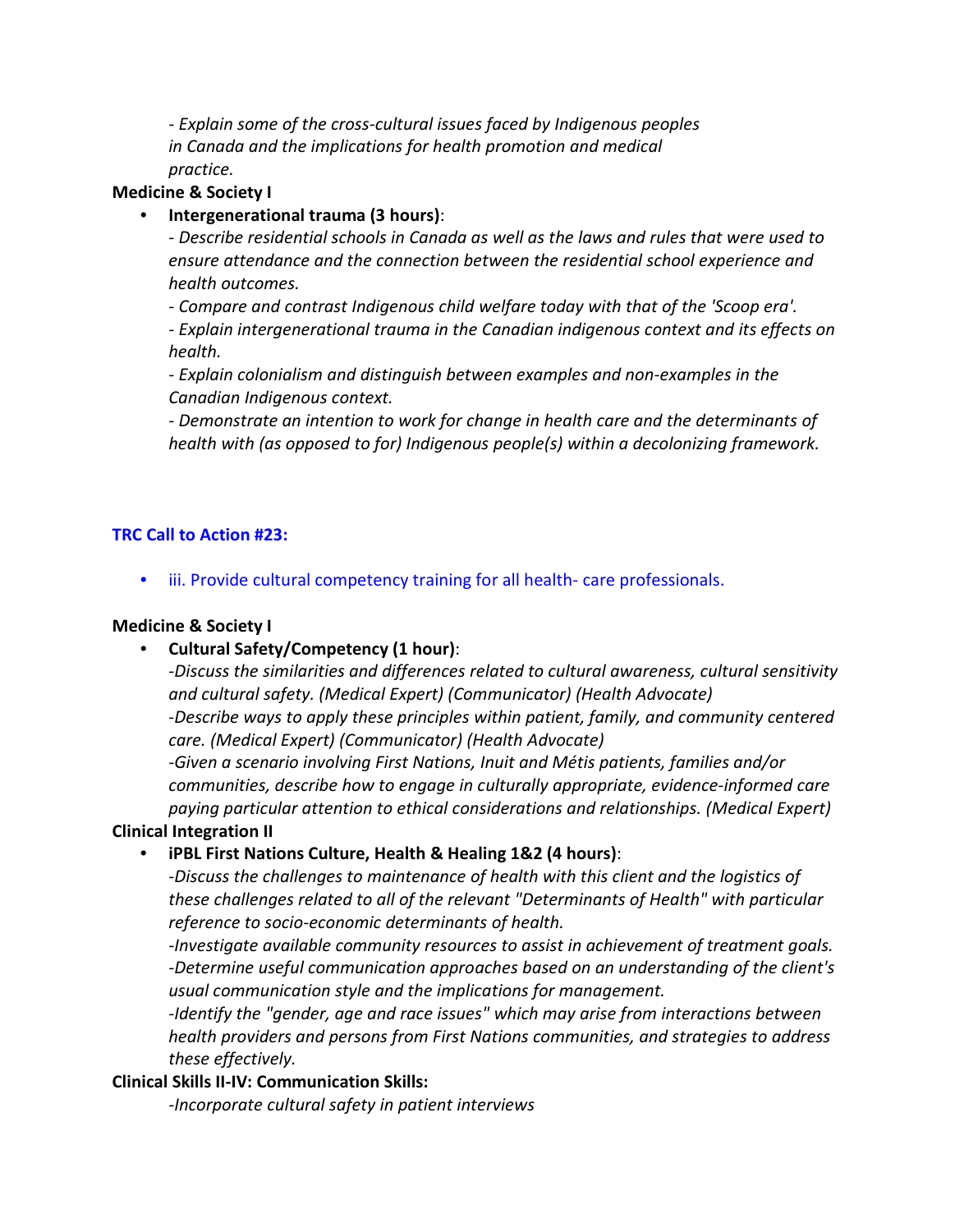**Core Rotations in Clerkship: (the following Core Rotations objectives are aligned with the Program objective: Demonstrate culturally safe and respectful care of all patients including First Nations, Inuit and Metis)**

*-Demonstrate professional behavior through punctuality, appropriate attire, and respectful attitudes to patients, families and other health care providers. -Recognize gender and cultural biases that exist personally, in others, and in the health care system.* 

*-Recognize and be sensitive to personal biases.* 

*-Participate in care of patients in a culturally safe and respectful manner.* 

# **Selected Topics in Clerkship:**

# • **Indigenous Health (2 hours)**

*-Describe the diversity amongst First Nations, Inuit and Metis communities with consideration of their various perspectives, attitudes, beliefs and behaviours -Describe the connection between the historical and current government practices towards First Nations, Inuit and Metis peoples and the intergenerational health outcomes that have resulted*

*-Describe how the medical, social and spiritual determinants of health and well-being for First Nations, Inuit and Metis peoples impact their health*

*-Describe the various health care services that are delivered to First Nations, Inuit and Metis peoples*

## **TRC Call to Action #22**

• We call upon those who can effect change within the Canadian health-care system to recognize the value of Indigenous healing practices and use them in the treatment of Indigenous patients in collaboration with Indigenous healers and Elders where requested by Indigenous patients.

### **Medicine & Society I & II:**

• **Arts & Humanities—multiple stream options including: Wanuskewin**

*-With the guidance of staff at Wanuskewin, students will explore cultural and historical perspectives of health and healing in an archeological setting. Students will be out of doors and on trails for some or all of these sessions.* 

*-Analyze the meaning of their interactions with patients' medical experiences using metaphor or other representational formats*

*-Express his/her own experiences and responses to the influence of an arts/humanities experience on their perceptions of patient experience -Describe alternative perspectives of illness and healing*

- **Foundations of Clinical Medicine III:** 
	- **Reproductive Health:**
	- **Indigenous Health (1 hour)**: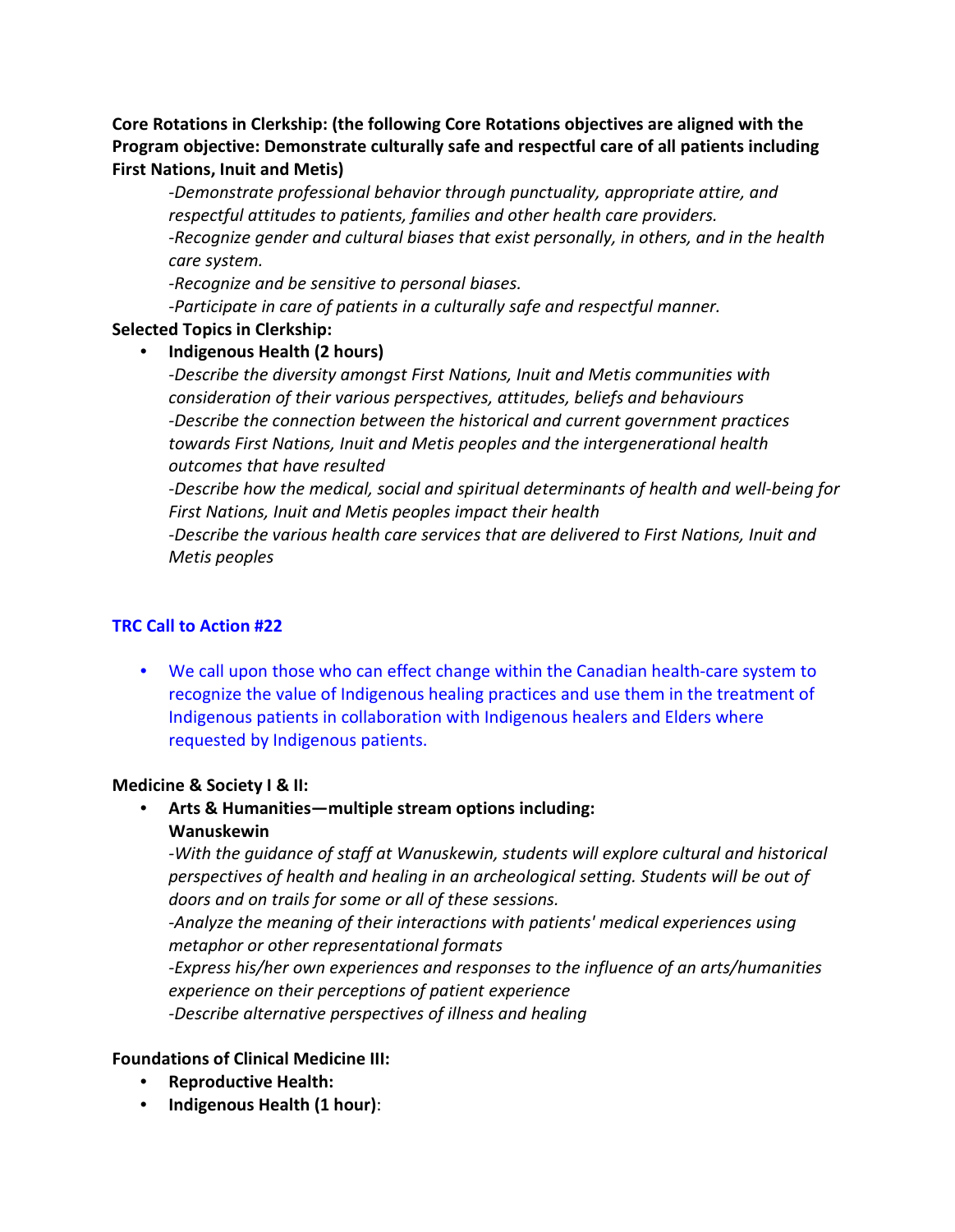- *Assess the barriers to timely and adequate access to obstetrical services during regular and high-risk pregnancies.* 

*- Recognize the elements of relevant traditional birthing practices in First Nations and Métis communities and where appropriate, incorporate these into patient care. - To consider culturally safe care, reviewing social determinants, cultural context and power differentials that occur in provision of health care and its effects/implications regarding care of the pregnant mother.* 

### **Clerkship Electives in Indigenous Health**

- **All Nations Healing Hospital** 
	- *Fort Qu'Appelle* 
		- *This unique elective places you in an interdisciplinary team of health care providers and engages you in patient-centered care in a rural community. All Nations Healing Hospital also has a holistic healing center (White Raven Healing Center) dedicated to residential school outcomes, addictions, abuse, family counseling, and crisis interventions.*
		- *Areas of the facility and grounds have been reserved for traditional health and wellness activities, including a Ceremony Room (where smudge and other ceremonies can take place), a Winter Lodge (where sweat lodge ceremonies are held several times a week), a Medicine Room (where traditional medicines can be processed and shared), and an Elders' Suite (where Elders may hold ceremonies, or simply rest while they are on site).*

### • **Whitecap Health Center**

### – **Whitecap Dakota First Nation**

• *At Whitecap Health Centre students will work with the NP, mental health specialist, school staff, and community members to learn about Indigenous community health programs and initiatives.* 

### **TRC Call to Action #19:**

• We call upon the federal government, in consultation with Indigenous peoples, to establish measurable goals to identify and close the gaps in health outcomes between Indigenous and non-Indigenous communities, and to publish annual progress reports and assess long- term trends. Such efforts would focus on indicators such as: infant mortality, maternal health, suicide, mental health, addictions, life expectancy, birth rates, infant and child health issues, chronic diseases, illness and injury incidence, and **the availability of appropriate health services.** 

### **Medicine & Society I:**

- **Lecture Panel: Suicidality** 
	- *Explain some of the theories that explain suicide*